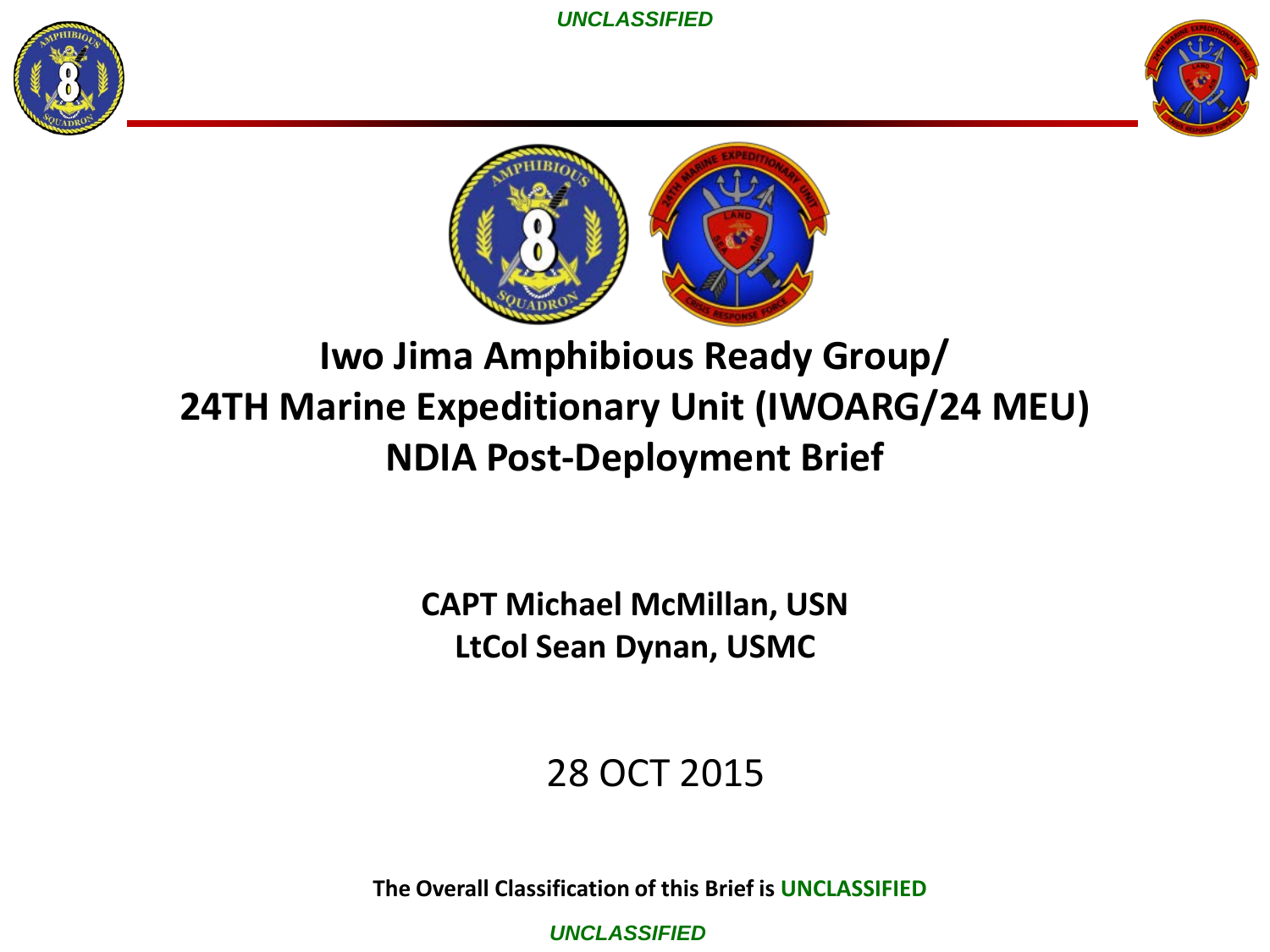

## Agenda



- Introduction
- ARG/MEU Mission
- ARG/MEU Task Organization
- **Executive Overview**
- Operational Overview
- Summary/Key Takeaways



24 MEU Maritime Raid Force conducts full mission profile top-down VBSS aboard the USNS CARL BRASHERAR following a RAS with the USS IWO JIMA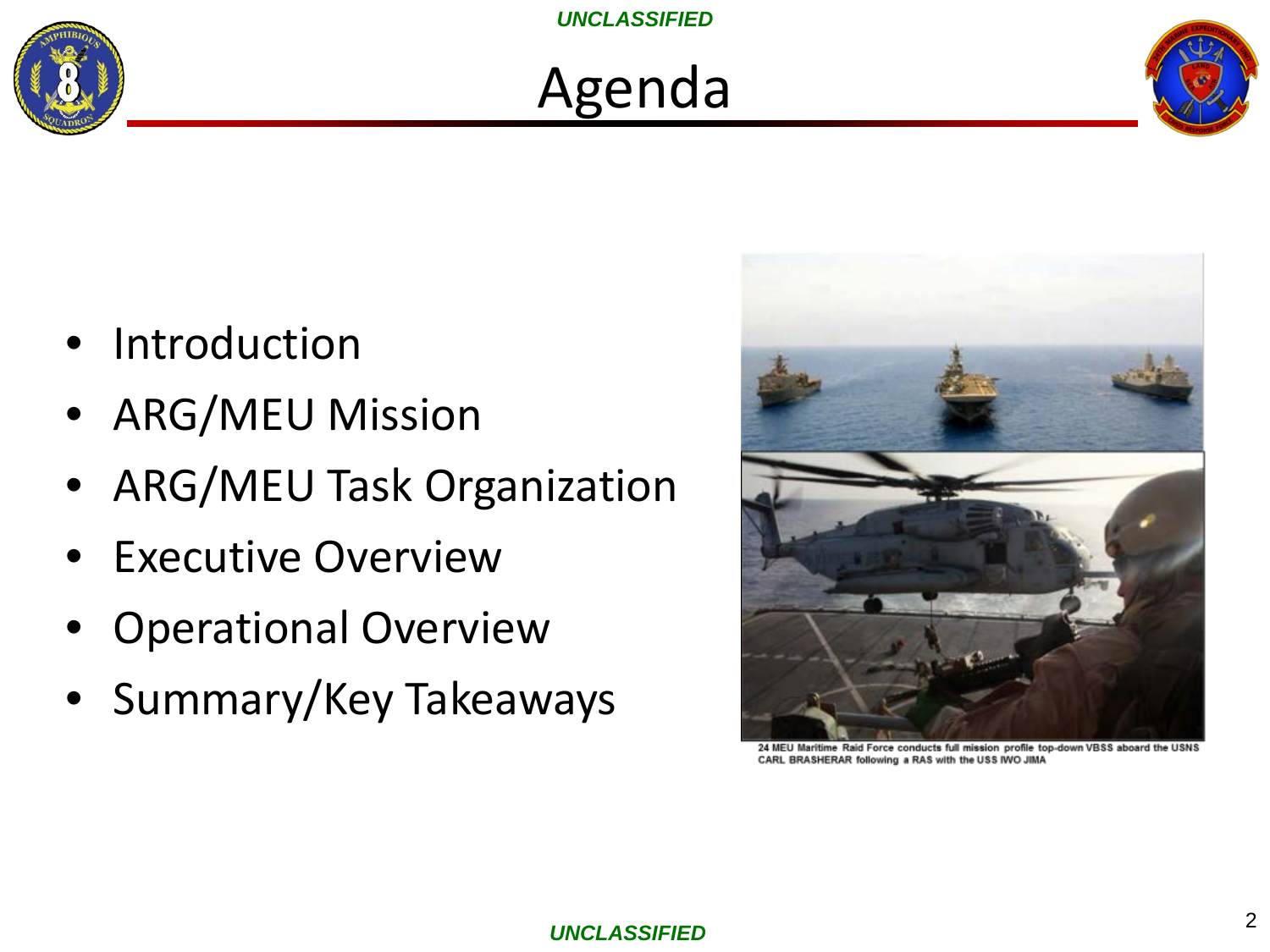

## Introduction



- *The Nation's Crisis Response Force forward deployed and poised to rapidly respond to Crises within the arc of instability and within regions of anticipated future conflicts.* 
	- Through the Future Force Posture Plan, Amphibious Ready Groups (ARG) / Marine Expeditionary Units (MEU) will be the right force in the right place at the right time.
	- MEUs are forward-deployed forces with unique capabilities.
		- Sea-based Marine Air Ground Task Forces (MAGTF)
		- Flexible, forward-engaged
		- Capable of operating across the range of military operations (ROMO)
	- Capable of conducting amphibious operations and contingency operations, introducing follow-on forces, and compliment special operations forces.
	- There are seven standing MEUs that routinely deploy.
		- The 11th, 13th, and 15th are based on the West Coast.
		- The 22nd, 24th, and 26th MEUs are based on the East Coast.
		- The 31st MEU is forward assigned and located in Okinawa, Japan.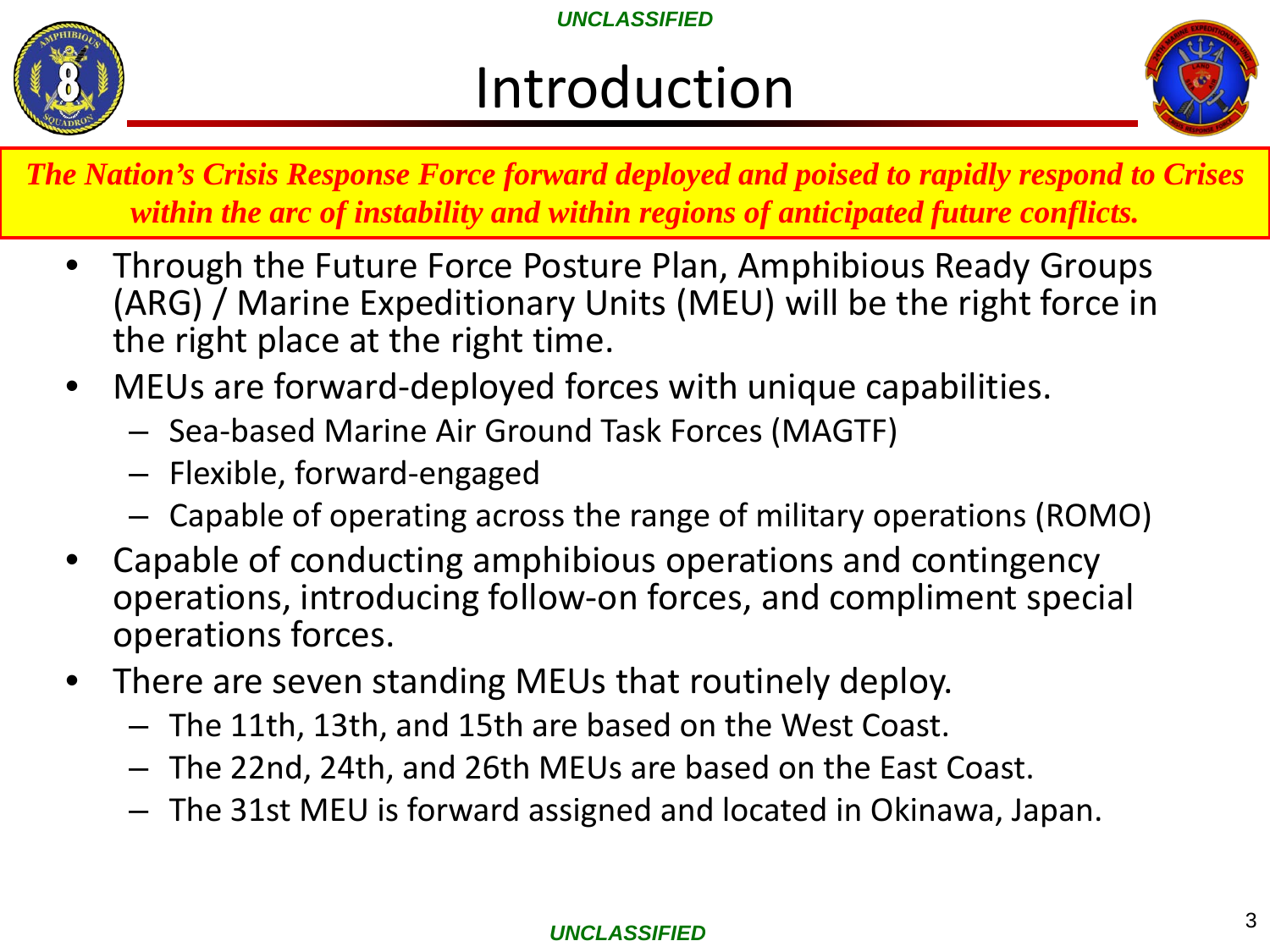

## ARG/MEU Mission



- **The Amphibious Ready Group and embarked Marine Expeditionary Unit provide the Nation a forward deployed, flexible sea-based force capable of conducting amphibious operations, crisis response, and limited contingency operations, to include enabling the introduction of follow on forces, and, designated special operations, in order to support the theater requirements of Geographic Combatant Commanders.** *MCO 3120.9C, 4 Aug 2009*
- **Together the ARG / MEU provides flexible and sustainable options from the sea to the littoral in order to**
	- **DEFEND THE HOMELAND**
	- **DETER CONFLICT**
	- **RESPOND TO CRISES**
	- **DEFEAT AGGRESSION**
	- **PROTECT THE MARITIME COMMONS**
	- **STRENGTHEN PARTNERSHIPS**
	- **PROVIDE HUMANITARIAN ASSISTANCE AND DISASTER REPONSE**

*Cooperative Strategy for 21st Century Seapower*

- **Expeditionary by nature**
- **Sea-based, strategic reach with inherent force protection**
- **Scalable levels of presence and visibility**
- **Offers wide range of options for the national leadership**
- **Rapid response: within 6 hours of notification**
- **Self-sustaining: 15 days of organic, sea-based logistics**
- **Combined arms integration of credible combat power**
- **Task organized to operate across the Range Of Military Operations (ROMO)**
- **Enables follow-on, joint, interagency, and coalition forces**
- **Operates from over-the-horizon and out-of-sight**
- **Operates independent of facilities ashore**
- **Capable of integrating with special operations forces**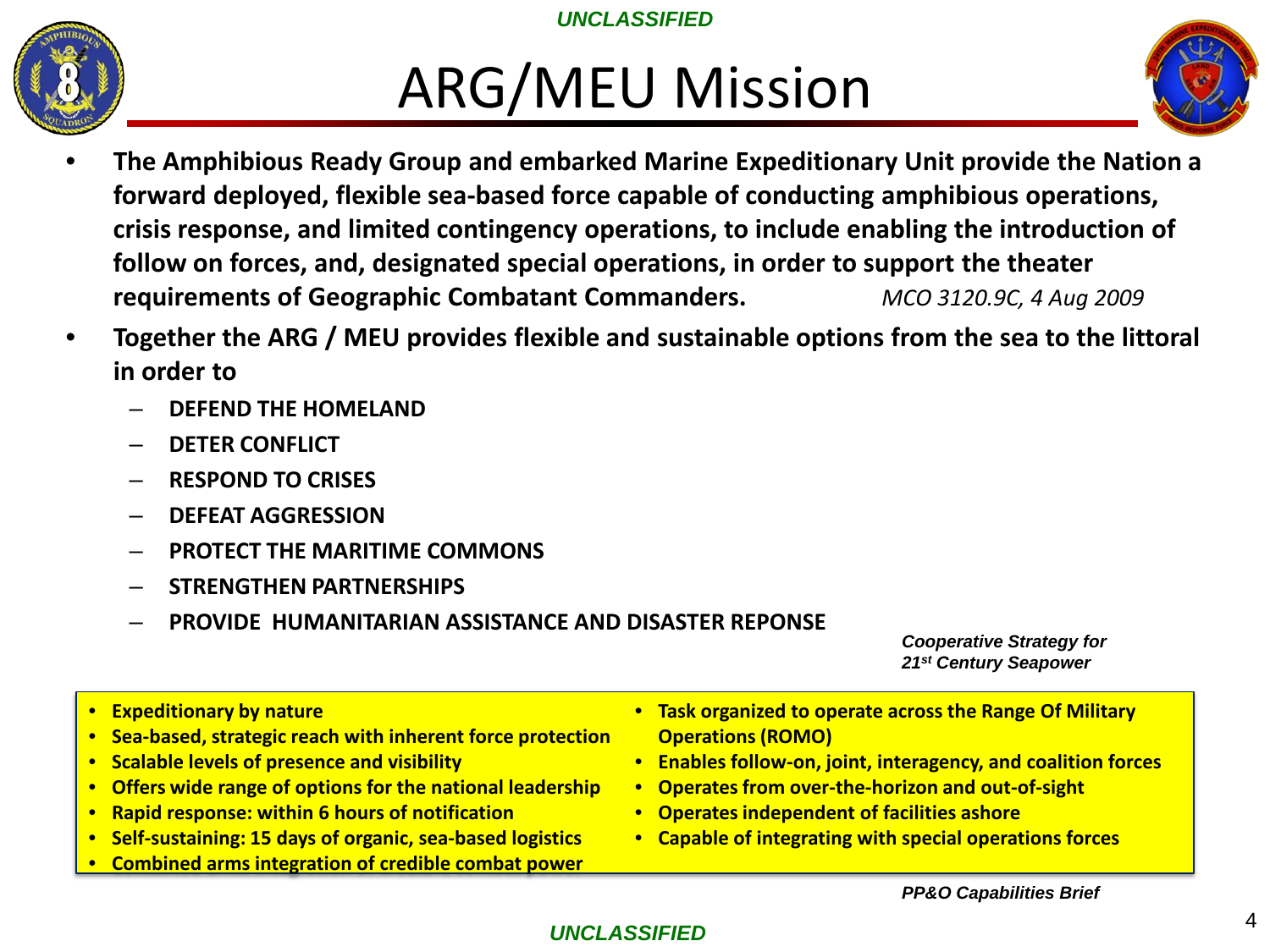



- *For the purposes of discussion during this brief the following definitions apply:*
- *SPLIT Operations: ARG/MEU elements are operating in support of one joint force or combatant commander. During these operations TACON of elements remains with the ARG/MEU commander*

### • *DISAGGREGATED Operations:*

• *ARG/MEU elements are operating in support of more than one joint force or combatant commander. During these operations TACON of elements no longer resides with the ARG/MEU commander.*

• *Reference: Disaggregated Amphibious Ready Group/Marine Expeditionary Unit Concept of Employment. 22 August 2014.*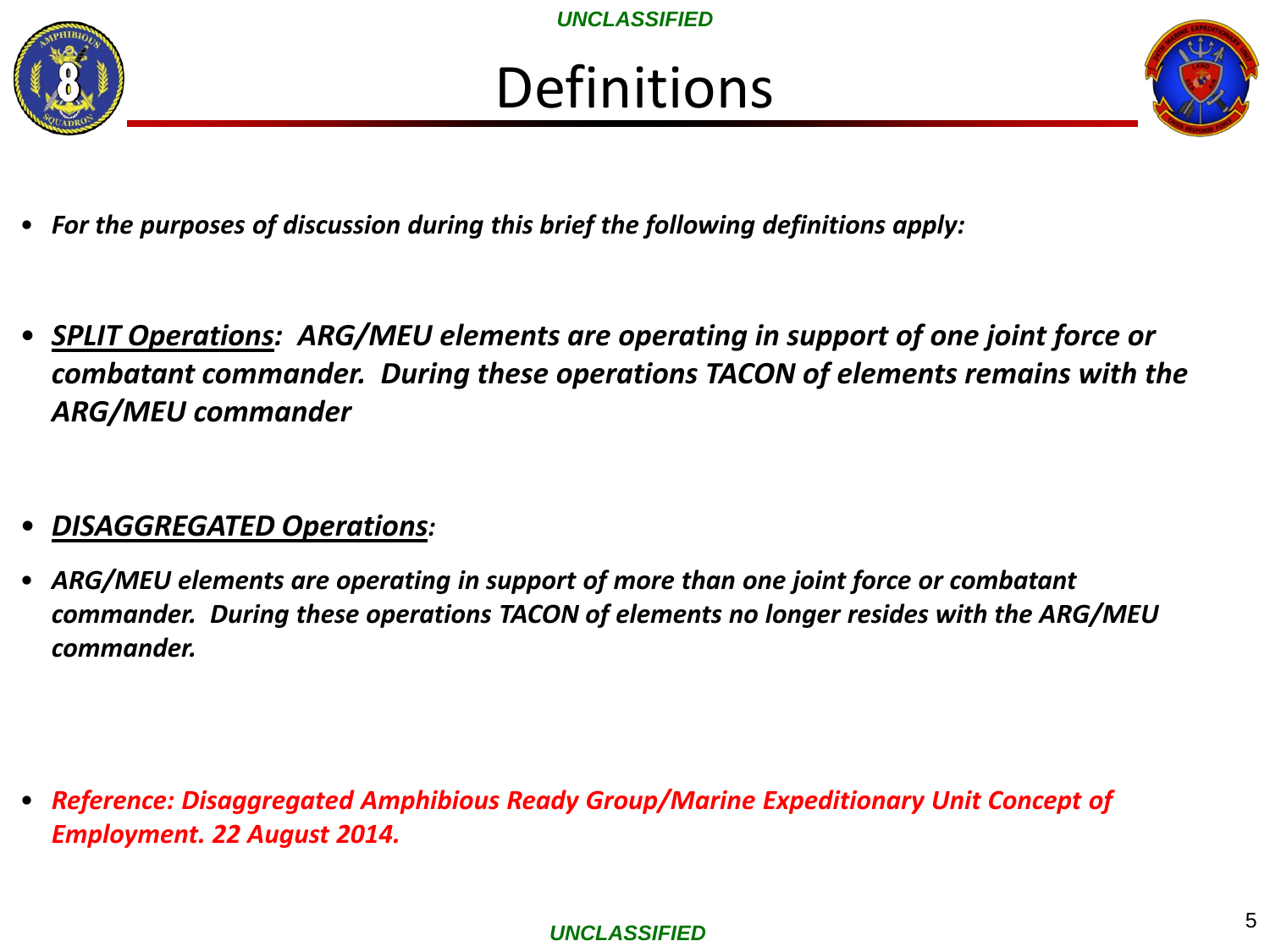

## Task Organization



### *Supported/Supporting Command Relationship*

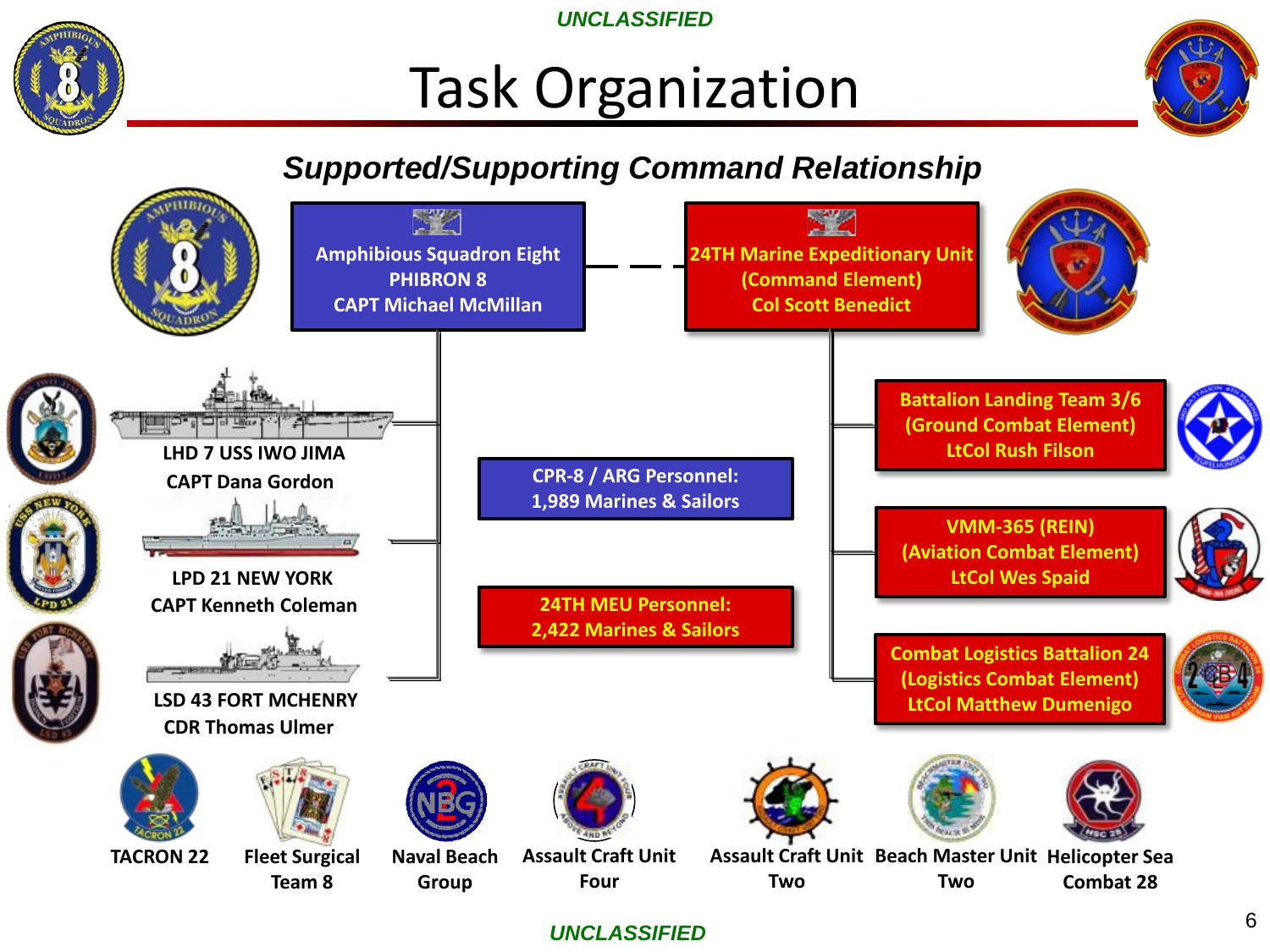

## Executive Overview



- *USS IWO JIMA Amphibious Ready Group (IWOARG) / 24TH Marine Expeditionary Unit (MEU) deployed 11 Dec 2014 - 20 Jul 2015 to EUCOM, AFRICOM, and CENTCOM AORs*
- *ARG/MEU adequately manned, trained, and equipped*
- *Split ARG /MEU operations were the norm, ARG/MEU aggregated for 6 days*
- *Deployment included (221 days)*
	- *Provided forward presence as the Chairman of the Joint Chiefs of Staff (CJCS) Global Response Force, EUR/AF Rapid Response Force, and CENTCOM Theater Reserve* 
		- *ARG/MEU was committed to operational tasking, including Yemen Contingency Alerts, Support to USEMB Sana'a and Special Operations Command Forward (SOCFWD) Yemen, and Support to KSA and Partner Nation Operations in and around Yemen*
	- *The ARG/MEU mission evolved to focus on Sea Control and Maritime Security in the Gulf of Aden and South Red Sea*
	- *Conducted Special Operations Forces (SOF) integration and joint and coalition operations*
		- *Coordination through SOF Liaison Element (SOFLE) resulted in approx. 30 Joint Operations, Activities, and Actions*
	- *Participated in nine major Theater Security Cooperation (TSC) exercises:*



**Marines from K Co (Rein), BLT 3/6 rehearse an amphibious assault during Exercise EAGLE RESOLVE 15 in Kuwait.** 



- **LEVANT PHIBLEX**
- **GREEK BILAT**

### **CENTCOM**

- **INVINCIBLE SENTRY EAGLE**
- **CHARLES DE** 
	- **GAULLE INTEROP RESOLVE**
- **IRON MAGIC**
- **SEA SOLDIER** • **EAGER LION**
- **FRENCH BILAT**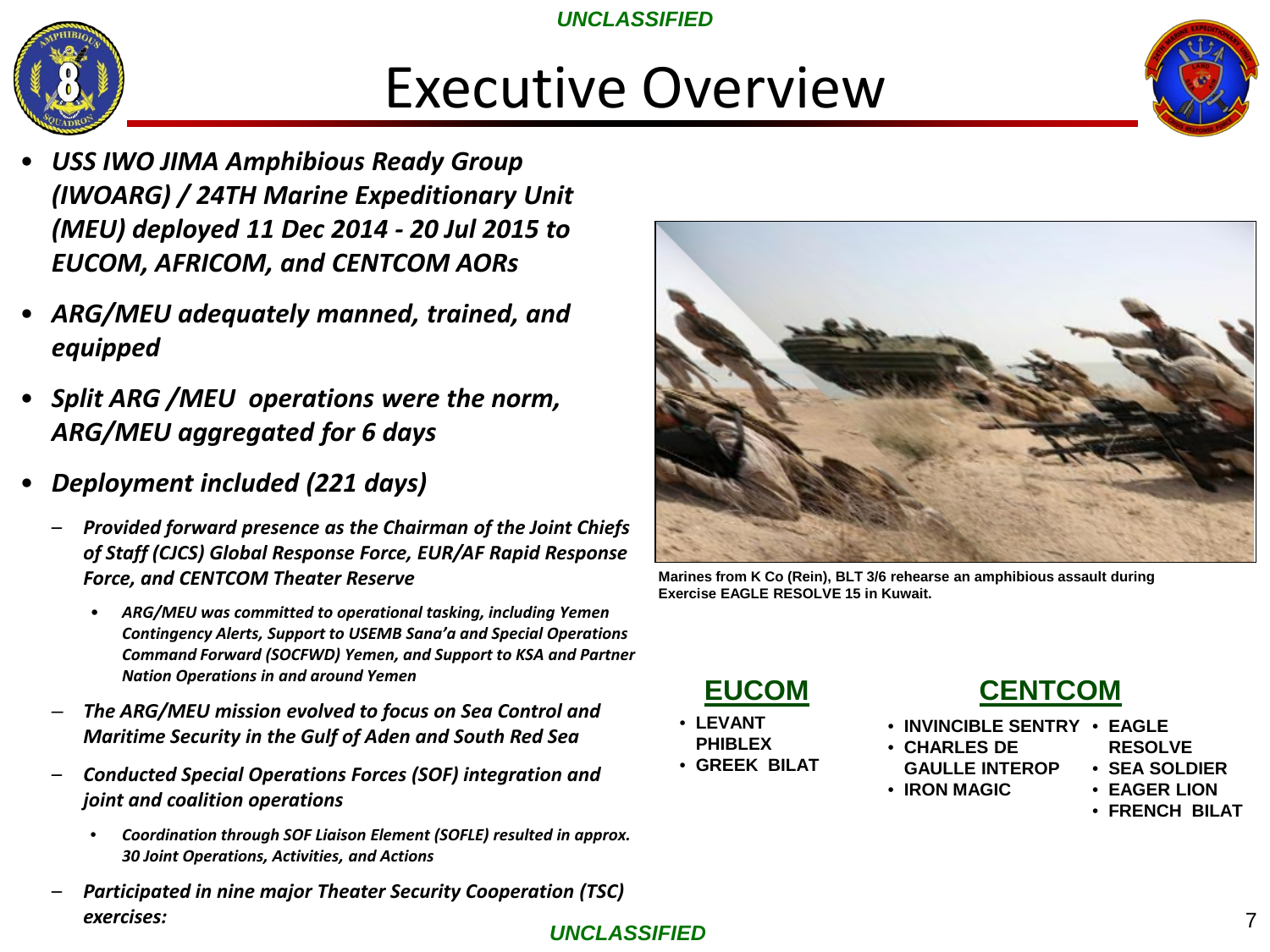

## EUCOM/AFRICOM Operations



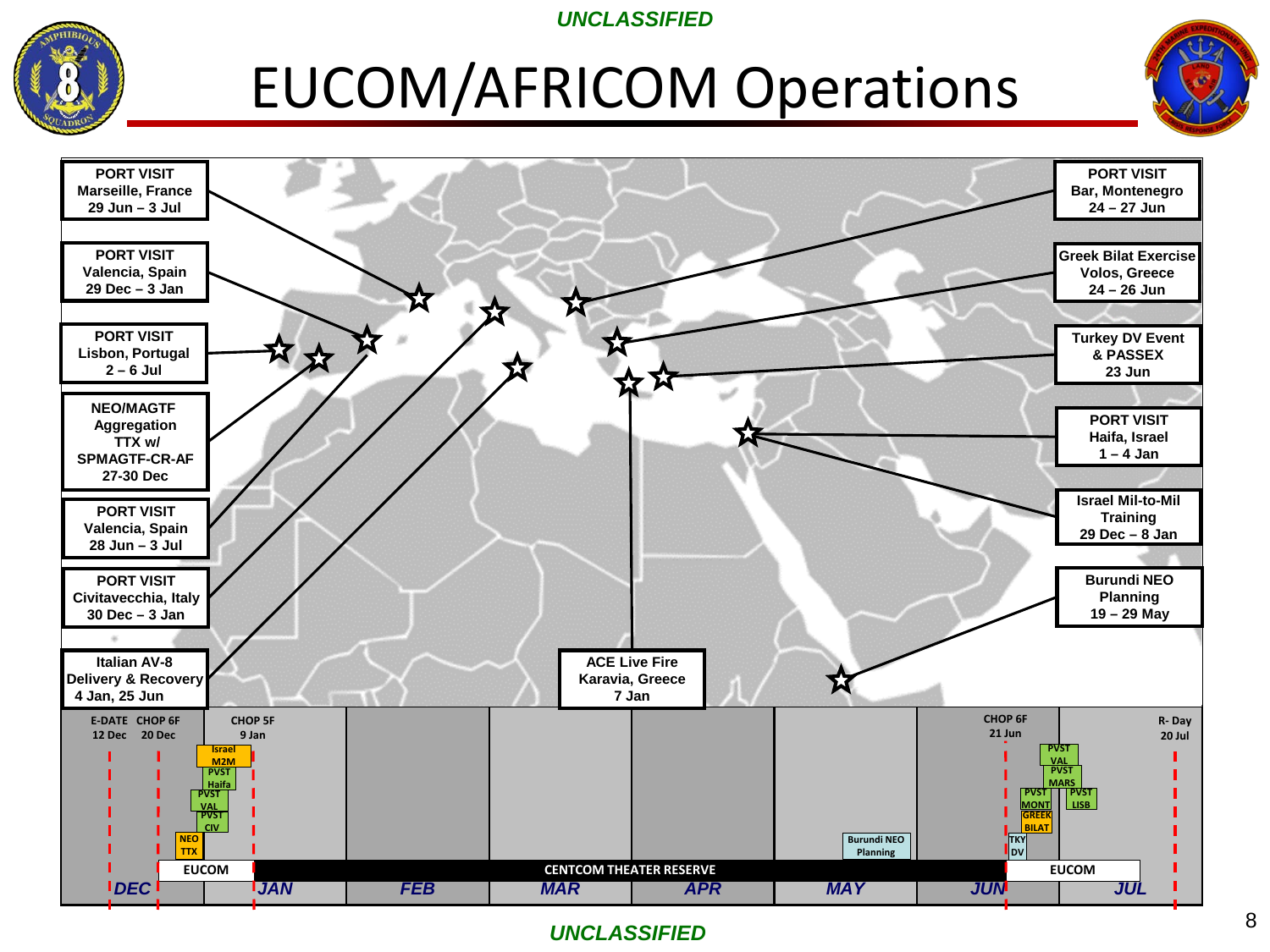

## CENTCOM Theater Reserve



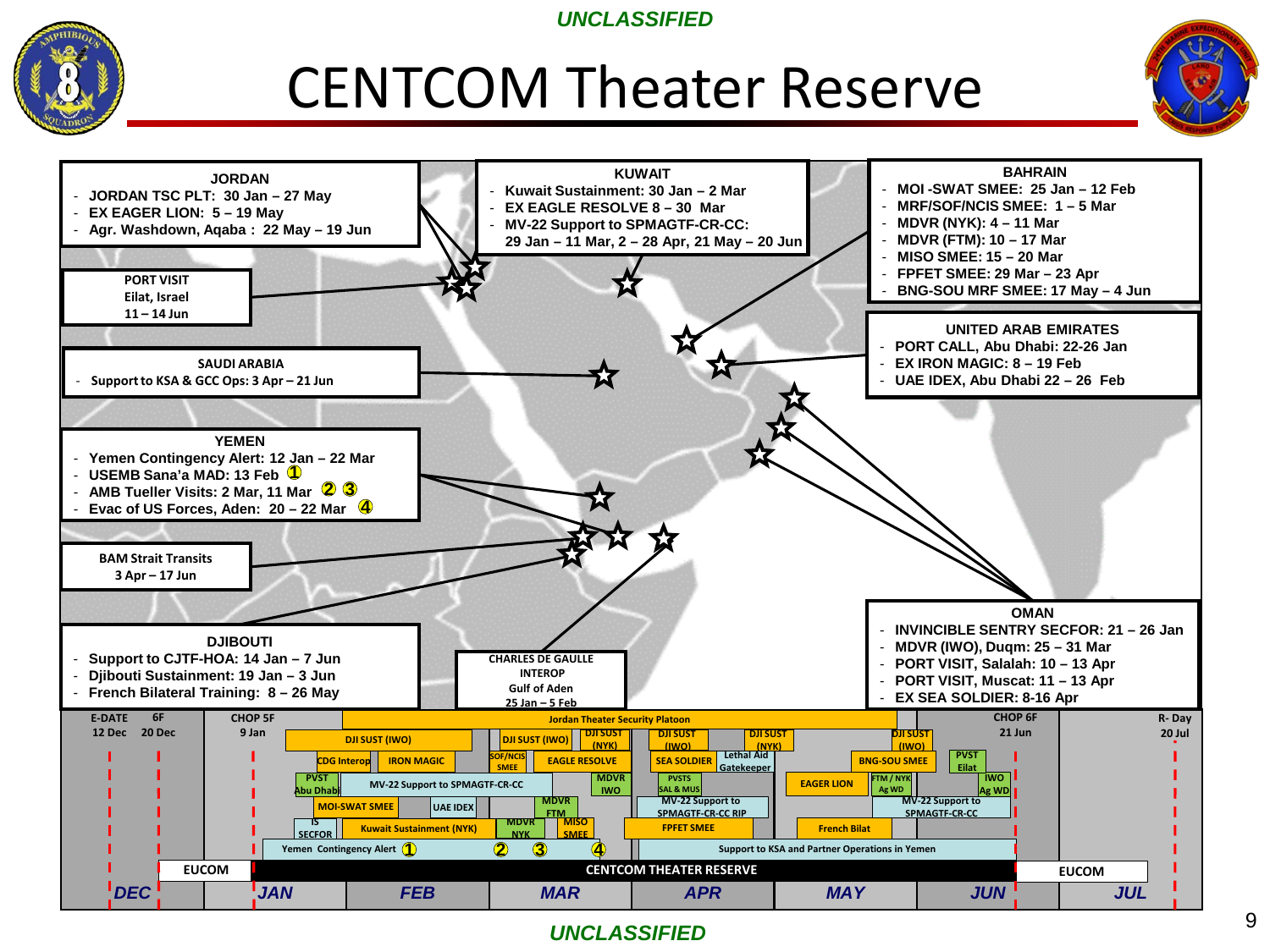

# Atypical ARG/MEU Deployment





*Theater Mobile Reserve (Blue Primarily Enabling Green)*

- **ARG/MEU is uniquely designed and employed as a "Branch and Sequel" force**
	- **MAD Sana'a and Aden**
- **ARG/MEU employment as a Task Force**
	- **US AMB Support, contingency support missions Tactical recovery of Aircraft and Personnel (TRAP), Quick Reaction Force (QRF), Casualty Evacuation (CASEVAC)** - **CF/SOF I-3** 
		- **SOF Support, Integration, Interoperability, Interdependence**





### *Enabling Maritime Presence (Green Primarily Enabling Blue)*

- **Sea Control – Maritime Security**
	- **Surface and air transits of Bab Al Mandeb (BAM)**
	- **Ports Open to HA/DR – Closed to Lethal Aid**
- **Sector Air Defense Commander (SADC)**
- **Sea Combat Commander (SCC) Duties**
- **PQ – Information Warfare Duties**
- **SIGINT Operational Tasking Authority**

10 **CWC construct at the tactical level in a complex maritime operational environment. Atypical due to two distinct employment paradigms: Blue predominately in support of Green; and later Green predominately in support of Blue. The ARG/MEU integrated Marine afloat capabilities (supported/supporting) across the**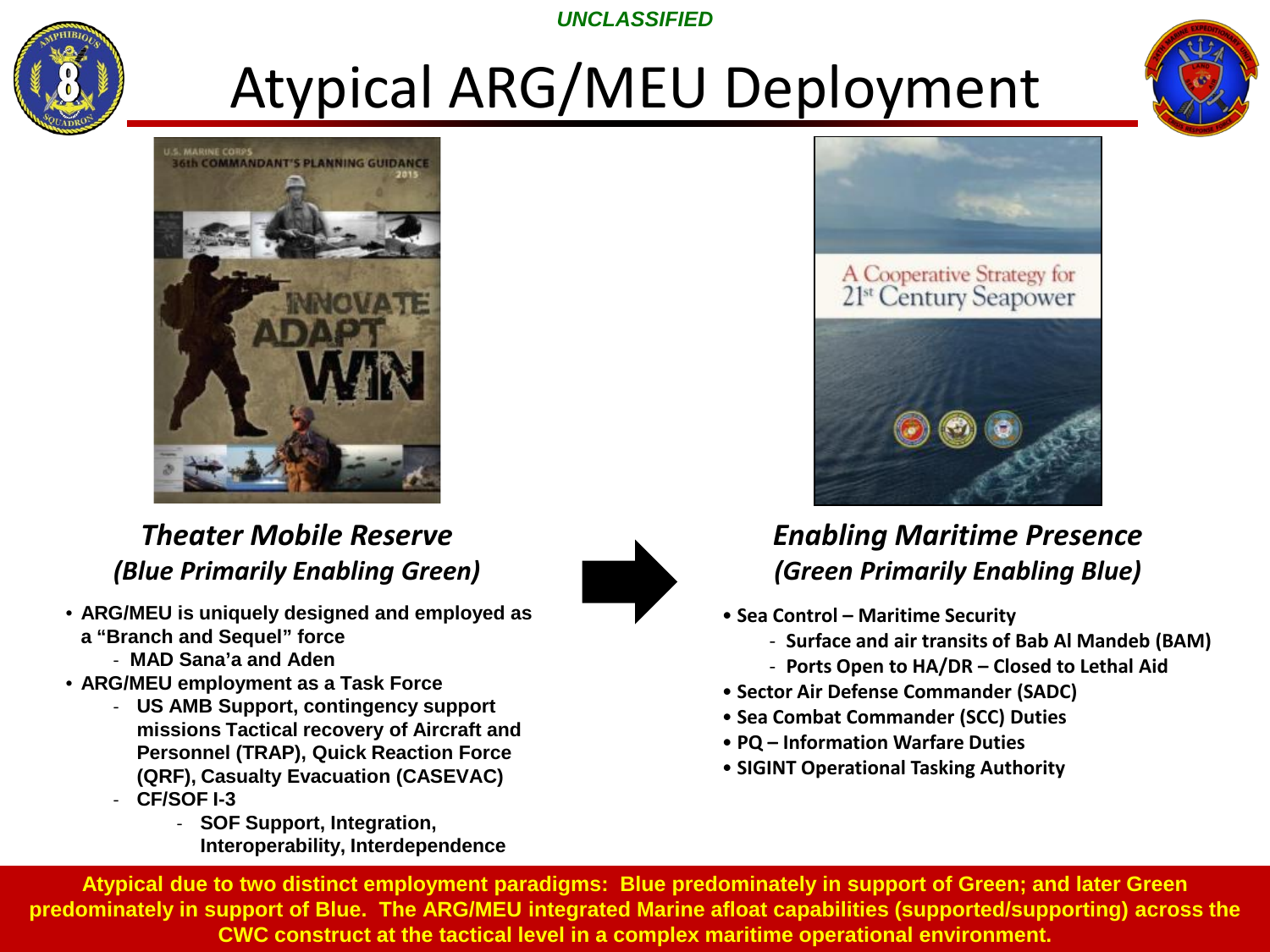

## ARG/MEU Capability Distribution



| <b>ARG/MEU</b>                                                                     | C <sub>2</sub>                   | <b>Intel</b>                     | <b>Fires</b>                  | <b>Maneuver</b>               | <b>Mobility</b>               | <b>Logistics</b>                 | <b>Force</b><br><b>Protection</b> | <b>Stratcom</b>                  |
|------------------------------------------------------------------------------------|----------------------------------|----------------------------------|-------------------------------|-------------------------------|-------------------------------|----------------------------------|-----------------------------------|----------------------------------|
| وفاسعتم<br>LHD-7 - USS IWO JIMA<br>(2606 pax / 2982 capacity)                      | <b>FULL</b><br><b>FULL</b>       | <b>PARTIAL</b><br><b>FULL</b>    | <b>PARTIAL</b><br><b>FULL</b> | <b>FULL</b><br><b>FULL</b>    | <b>FULL</b><br><b>FULL</b>    | <b>FULL</b><br><b>FULL</b>       | <b>FULL</b><br><b>FULL</b>        | <b>FULL</b><br><b>FULL</b>       |
| <b>The Company's</b><br><b>LPD-21 - USS NEW YORK</b><br>(1094 pax / 1094 capacity) | <b>PARTIAL</b><br><b>PARTIAL</b> | <b>PARTIAL</b><br><b>PARTIAL</b> | <b>PARTIAL</b><br><b>FULL</b> | <b>PARTIAL</b><br><b>FULL</b> | <b>PARTIAL</b><br><b>FULL</b> | <b>FULL</b><br><b>FULL</b>       | <b>FULL</b><br><b>FULL</b>        | <b>PARTIAL</b><br><b>PARTIAL</b> |
| الكسماء<br><b>LSD-43 - USS FT MCHENRY</b><br>(722 pax / 865 capacity)              | <b>PARTIAL</b><br><b>NOT</b>     | <b>PARTIAL</b><br><b>NOT</b>     | <b>NOT</b><br><b>FULL</b>     | <b>PARTIAL</b><br><b>FULL</b> | <b>PARTIAL</b><br><b>FULL</b> | <b>PARTIAL</b><br><b>PARTIAL</b> | <b>FULL</b><br><b>FULL</b>        | <b>PARTIAL</b><br><b>PARTIAL</b> |

- **Based on the likelihood of SPLIT or DISAGGREGATED Operations, PHIBRON 8 and 24 MEU balanced the Landing Craft mix and Landing Force assignment to shipping IOT provide**  *Fires, Mobility, and Maneuver* **capability across all vessels as well as maximum connector flexibility.** 
	- **Despite this effort on all ARG/MEUs, there remain physical limitations which prevent full warfighting capability on all independent ships of the ARG.**
- **The ARG/MEU remains the most capable while under the C2 of the PHIBRON and MEU, and should remain so to the maximum extent possible.**
	- **Capacity, depth of staff, C2, and enablers remain at the ARG/MEU level.**
- **Policy and Material solutions are greatest impediment to maximizing ARG/MEU capabilities, not the necessity to operate at great distances or across CCMD boundaries.**

**Full** – Full capability\* to operate as an independent force.

**Partial** – Partial capability\*, which can be augmented or organized to conduct independent operations. **Not** – Physical limitations which prevents independent force operations

\***Capability** – Personnel, training, equipment, capacity, sustainment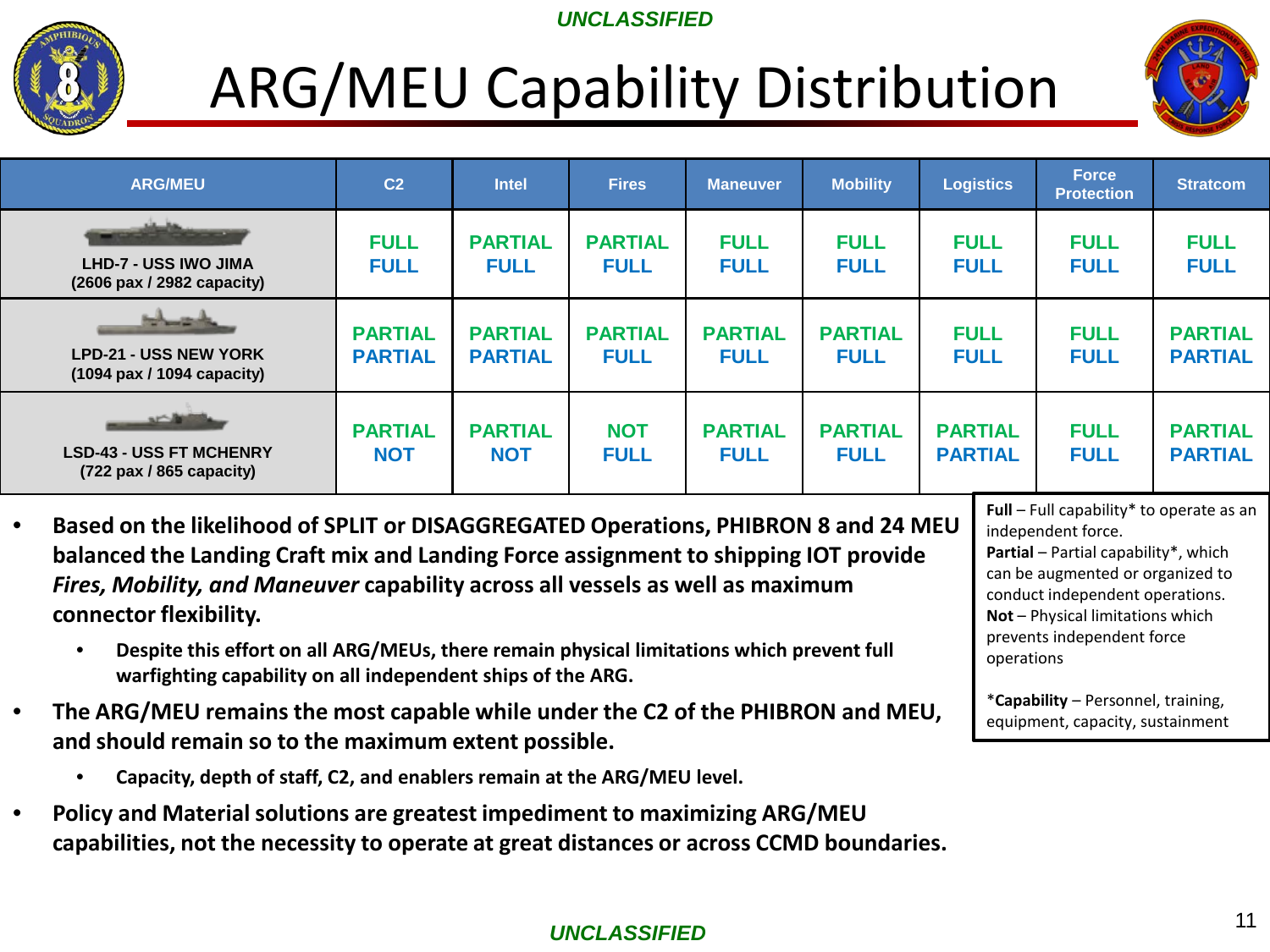

## Summary & Recommendations



### • **PHIBRON Commander's key takeaways / recommendations:**

- **The IWOARG deployment evolved from a traditional mission of MEU sustainment to a focus on Sea Control / Maritime Security, which required proficiency in Naval Core Functions and the leveraging of MEU capabilities to ensure success.**
- **ARGs continue to conduct primarily split ARG operations. The LSD class requires more capability to operate to ensure success.**

### • **MEU Commander's key takeaways / recommendations:**

- **Robust staff and enablers may need pathways to multiple components and possible CCMD levels to gain full effectiveness.**
- **MEU capability and capacity is at risks of not being fully realized. A review of employment models should be undertaken to achieve maximum utilization and relevance of the force.**

### • **Strategic / Operational Level Lesson's Learned:**

- **The ability to Force-share across CCMDs would greatly increase utilization and mitigate force shortfalls across multiple CCMDs.**
- **The IWOARG/MEU had a unique opportunity to execute nearly all of the forward presence missions of the Maritime Strategy during this deployment in an area where our foes transit and operate across Unified Command Plan (UPC) boundaries. We believe this force is unique in it's ability to mitigate the risks at CCMD seams.**